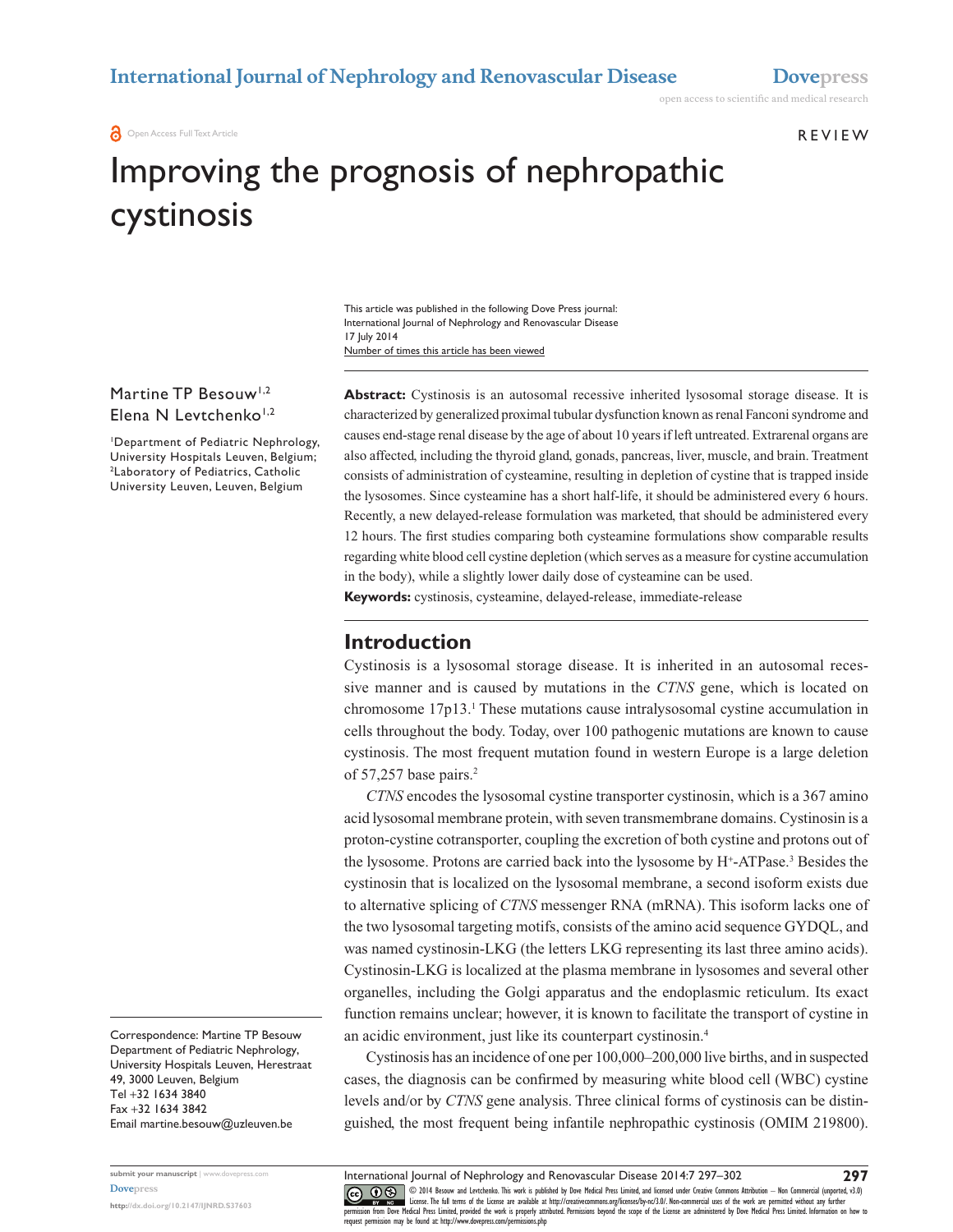Patients generally present before the age of 12 months with polyuria, polydipsia, and failure to thrive caused by generalized proximal tubular damage, also known as renal Fanconi syndrome. It is characterized by increased urinary excretion of several small molecules, including glucose, salts, amino acids, and low molecular weight proteins. Photophobia is caused by corneal cystine crystals, which can be recognized by an experienced ophthalmologist from the age of 12 months.<sup>5</sup> Further, several other organs can be involved during progression of the disease. These include the thyroid gland (hypothyroidism), $6$  gonads (hypogonadism, azoospermia), $7,8$ pancreas (exocrine and endocrine insufficiency), $9,10$  muscles (hypotrophy, swallowing difficulties), $11$  and the peripheral and central nervous systems.<sup>11</sup> Late-onset or juvenile nephropathic cystinosis (OMIM 219900) is characterized by the same symptoms as infantile cystinosis, but with a disease onset mostly after the first decade of life and a slower rate of disease progression. In contrast, patients with the ocular form of cystinosis (OMIM 219750) only have photophobia due to corneal cystine crystals while other organs remain spared. The latter two forms of cystinosis are very rare; over 95% of all cystinosis patients are diagnosed with the infantile form.<sup>5</sup>

## **Treatment with cysteamine**

Cysteamine (β-mercaptoethylamine) was first introduced as a possible therapeutic agent to treat cystinosis in  $1976$ ,<sup>12</sup> and until now has been the only available treatment for the disease. After its introduction as a treatment for patients with cystinosis, cysteamine was first prescribed in the form of cysteamine HCl. Because of the low bioavailability of the hydrochloride salt, it was replaced by phosphocysteamine in 1980.13 In 1994, cysteamine bitartrate (Cystagon®, Mylan Pharma, Morgantown, WV, USA) was introduced<sup>14</sup> and this is currently the most widely used preparation of cysteamine. Recently, an enteric-coated preparation of cysteamine bitartrate (Procysbi™, Raptor Pharmaceuticals Inc., Novato, CA, USA) was approved by the US Food and Drug Administra-

Cysteamine uses an unknown transporter to enter the lysosome and subsequently breaks the disulfide bond in cystine. This leads to formation of cysteine, which leaves the lysosome using the cystine transporter, and cysteine-cysteamine disulfide, which leaves the lysosome using the PQLC2 transporter (Figure 1).5,15 Once in the cytosol, cysteine can be further metabolized to form glutathione, one of the cell's most potent redox buffers. Indeed, in vitro experiments showed that the altered redox status demonstrated in cystinotic cells was corrected by administration of cysteamine, thereby increasing intracellular glutathione levels.<sup>16</sup>

tion and European Medicines Agency for the treatment of

One hour after ingestion of cysteamine, the drug's plasma levels reach their maximum while WBC cystine levels are



cystinosis.

Figure I Mechanism of lysosomal cystine depletion by cysteamine. Cysteamine enters the lysosome through an unknown transporter and breaks the disulfide bond in cystine. This results in formation of cysteine and a new cysteine-cysteamine mixed disulfide, each of which can exit the lysosome through its own transporter.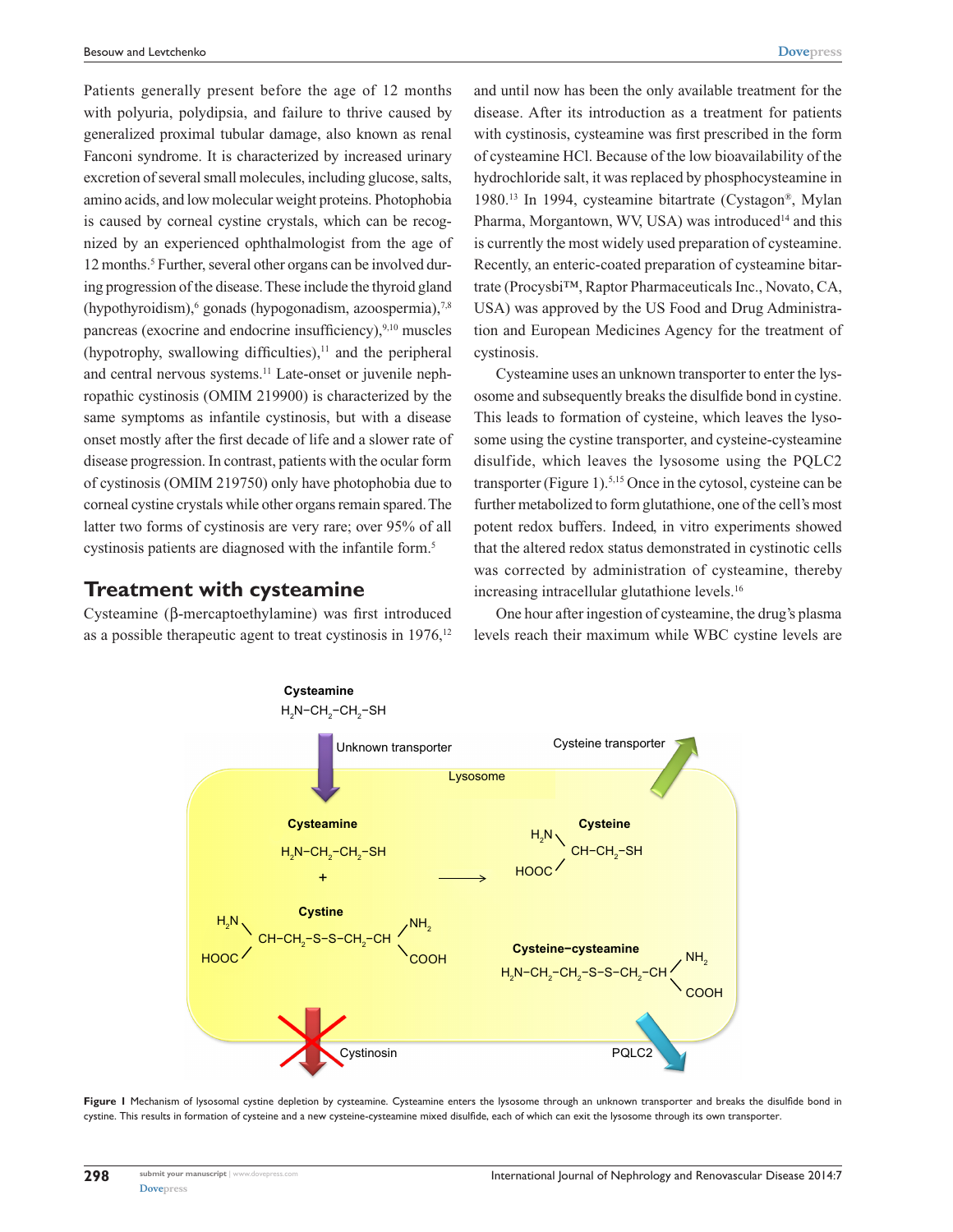at their minimum, followed by a gradual decline in plasma cysteamine levels and a gradual increase of WBC cystine levels. Both reach their original values around 6 hours after ingestion.17 This underscores the importance of a dosing regimen in which cysteamine is administered every 6 hours; ideally, it should also be administered during the night.<sup>18</sup> Understandably, such a dosing scheme causes a great burden in terms of compliance with cysteamine therapy.

Treatment of cystinosis patients with cysteamine is further hampered by the side effects of the drug. When cysteamine was first prescribed to patients with cystinosis, several of them developed hyperthermia, lethargy, and rash. However, all of these side effects were reversible after the treatment was discontinued, and none of these adverse events are noted today since it has become common practice to introduce cysteamine at a low dose with a subsequent gradual increase over several weeks.19 Gastrointestinal complaints are due to increased gastric acid secretion after ingestion of cysteamine,20 and thus concomitant use of proton pump inhibitors is advised.<sup>21</sup> After administration of cysteamine, a small amount is metabolized into the volatile sulfur compounds methanethiol and dimethylsulfide, causing halitosis.<sup>22</sup> Recently, eight cystinosis patients were found to have new adverse events associated with cysteamine, consisting of bruise-like lesions on the elbows, skin striae, and severe bone and muscular pain. Skin biopsies taken from the bruise-like lesions showed reactive angioendotheliomatosis and alterations in collagen fiber diameter.<sup>23</sup> The reactive angioendotheliomatosis could be attributed to increase survival of dermal microvascular endothelial cells after exposure to cysteamine, $24$  while the collagen fiber abnormalities could be the result of a synergistic effect of cysteamine and copper deficiency (which was found in all patients identified as having these side effects) on inhibition of collagen cross-linking.25

The newly reported side effects of cysteamine resulted in new recommendations regarding dosing. Instead of using body weight to calculate the dose of cysteamine  $(50 \text{ mg/kg/day}, \text{with a maximum of 90 mg/kg/day})$  it is now advised to use body surface area  $(1.30 \text{ g/m}^2/\text{day})$ , with a maximum of 1.95 g/m<sup>2</sup>/day). This difference in calculation method is particularly important in growing children, in whom body weight increases faster than body surface area. This may lead to higher (potentially toxic) doses when using body weight to calculate the daily cysteamine dose, since 90 mg/kg may exceed 1.95 g/m².23

Despite its side effects and four times daily dosing regimen, cysteamine remains the cornerstone of treatment for cystinosis and adequate administration of cysteamine significantly reduces the rate of progression towards end-stage renal disease, and postpones or even prevents the occurrence of extrarenal complications.26–29 Hypothyroidism, myopathy, pulmonary dysfunction, and diabetes mellitus (caused by pancreas insufficiency) occur less frequently in cystinosis patients who have been treated with cysteamine for a prolonged period of time.27,30 Further, while children with cystinosis show more pronounced growth retardation than children with other renal diseases, adequate treatment with cysteamine significantly improves growth parameters.<sup>29,31,32</sup> Nonetheless, most children with cystinosis also require treatment with recombinant human growth hormone to achieve a final height higher than two standard deviations below the mean.<sup>29,32</sup>

Unfortunately, not all complications of cystinosis are delayed by administration of cysteamine. Cysteamine does not influence the incidence of primary hypogonadism in male patients with cystinosis, nor does it improve delayed puberty. Also, male infertility due to azoospermia is not ameliorated by adequate treatment with cysteamine.7,8 Further, systemic administration of cysteamine does not prevent formation of corneal cystine crystals,<sup>33</sup> indicating a need for topical cysteamine eye drops which should be applied several times daily. Recently, a new gel formulation of cysteamine (Cystadrops®, Orphan Europe, Montluçon, France) was tested for its ability to diminish the formation of corneal cystine crystals, with better effects and less applications needed per day compared with the usual cysteamine hydrochloride formulation.34

# **Other novel treatment strategies**

The most promising results with regard to treatment of cystinosis without use of cysteamine come from the field of stem cell transplantation. In a C*TNS*−*/*<sup>−</sup> mouse model treated with wild-type allogeneic bone marrow and hematopoietic stem cells, the mice that received a bone marrow graft showed better renal function after 4 and 15 months, as well as decreased cystine content in a number of tissues, including the brain, eyes, heart, kidneys, liver, skeletal muscle, and spleen.<sup>35,36</sup> However, despite these promising results, tissue cystine levels remained higher than those in asymptomatic heterozygous carriers, so administration of cysteamine may still be warranted.

In addition to bone marrow transplantation, gene therapy was also studied in the *CTNS*−*/*<sup>−</sup> mouse model in order to minimize the use of immunosuppressive agents, along with the risks of rejection and development of graft versus host disease. Hematopoietic stem cells from *CTNS*−*/*<sup>−</sup> mice were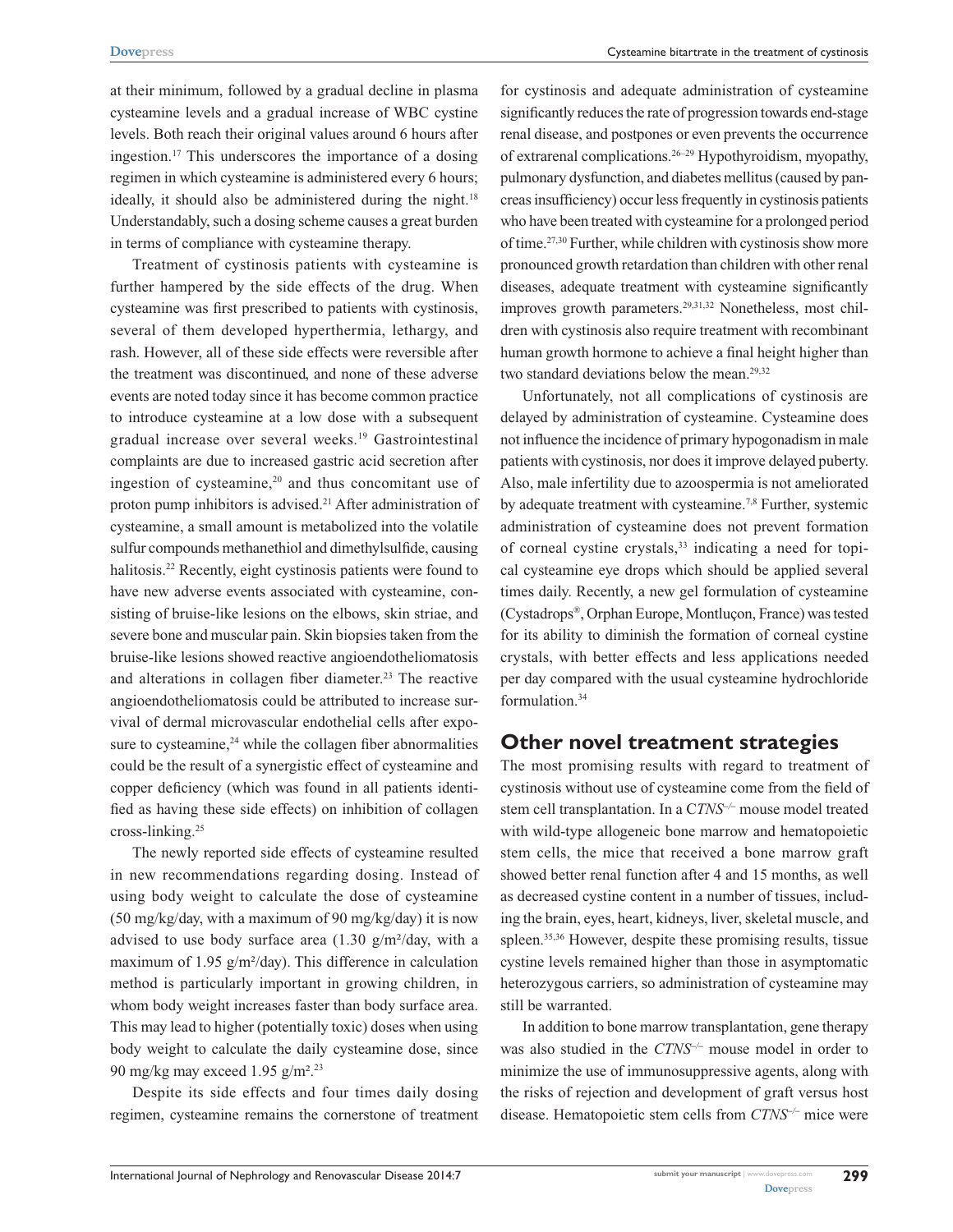transduced with the human *CTNS* complementary DNA (cDNA) sequence followed by transplantation into *CTNS*−*/*<sup>−</sup> mice. Again, tissue cystine levels were significantly decreased after 4 and 8 months, including in the brain, eyes, kidneys, liver, muscle, and spleen, but were still higher than those after wild-type bone marrow transplantation.<sup>37</sup>

Prodrugs are under development in order to diminish the bad taste and smell of cysteamine and to increase its half-life. Several prodrugs of cysteamine have been tested in vitro;38,39 however, none are as effective as cysteamine in decreasing intracellular cystine levels, and none have been tested in vivo.

# **Delayed-release cysteamine bitartrate**

The observation that administration of cysteamine directly in the small intestine resulted in higher plasma cysteamine levels with a higher area under the curve when compared with gastric administration of the drug<sup>40</sup> led to development of the enteric-coated formulation of cysteamine bitartrate (Procysbi). In contrast with the immediate-release formulation of cysteamine bitartrate, this new delayed-release formulation can be administered every 12 hours instead of every 6 hours.<sup>41</sup> The delayed-release formulation consists of capsules containing small granules than can be administered through a feeding tube. This is important, given that most small children with cystinosis require a lot of fluids and electrolyte supplements, and thus have feeding tubes that are also used for administration of medication.

In a Phase III trial testing the noninferiority of the delayed-release formulation, 41 nontransplanted patients with cystinosis were randomized to treatment with either immediate-release or delayed-release cysteamine bitartrate for 3 weeks and then switched to the other formulation for a further 3 weeks. The mean difference in WBC cystine levels after treatment with the delayed-release formulation compared with the immediate-release formulation was 0.08 nmol ½ cystine/mg protein (95.8% confidence interval 0.00–0.16), meaning that the primary endpoint of noninferiority was met.<sup>42</sup>

Interestingly, the average total daily steady-state dose of the delayed-release formulation was 82% of the previously established incoming dose of the immediate-release formulation,42 indicating that similar results for depletion of WBC cystine can be achieved with a slightly lower daily amount of cysteamine. In theory, this could result in fewer side effects. An early pilot study was conducted comparing the excretion of volatile sulfur compounds in four patients after ingestion of immediate-release or delayed-release cysteamine bitartrate (as part of the crossover Phase III clinical trial). This study showed a trend towards a lower area under the curve for dimethylsulfide excretion in all four tested patients after ingestion of the delayed-release formulation. However, this trend did not reach statistical significance, patient numbers were small, and the measured levels of dimethylsulfide remained above those that cause halitosis at all time points.<sup>43</sup>

A long-term study is presently underway using delayedrelease cysteamine bitartrate in cystinosis patients with renal Fanconi syndrome and in those who have undergone renal transplantation. Again, as part of this study, excretion of volatile sulfur compounds in breath will be measured in a subgroup of patients, comparing the levels at study onset when patients are treated with the immediate-release formulation and again a few months after treatment with the delayed-release formulation. The final results of this study are pending, but preliminary data show that dimethylsulfide breath levels again remained persistently above the threshold that causes halitosis; however, further analysis should determine whether the area under the curve is influenced by the delayed-release formulation. Previous reports regarding the long-term treatment of two cystinosis patients with the delayed-release formulation show a good effect on the mean trough WBC cystine level, with no deterioration of renal, thyroid, or liver function observed during a treatment period of 6 years.<sup>44</sup>

# **Prognosis**

Overall, the quality of life for patients with cystinosis has improved significantly since the early 1980s. Since the use of cysteamine to treat cystinosis and the introduction of renal replacement therapy in pediatric populations (either through dialysis or by renal transplantation), patients with cystinosis are increasingly surviving into adulthood, whereas before the introduction of cysteamine as a possible treatment for cystinosis they generally died from end-stage renal disease by around the age of 10 years.<sup>27</sup> This increased life expectancy has caused an increase in the number of longer-term complications of the disease, that were not noticed in younger patients. This increased interest and recognition of longerterm complications of cystinosis prompted a search for a possible treatment for these complications. For instance, male infertility due to azoospermia was first described only a few years ago, awareness of which has enabled patients to seek further treatment options, such as testicular sperm extraction, which could open the possibility for male patients to produce their own offspring.<sup>8</sup> Another example is the severe growth retardation seen in patients with cystinosis. Since this is now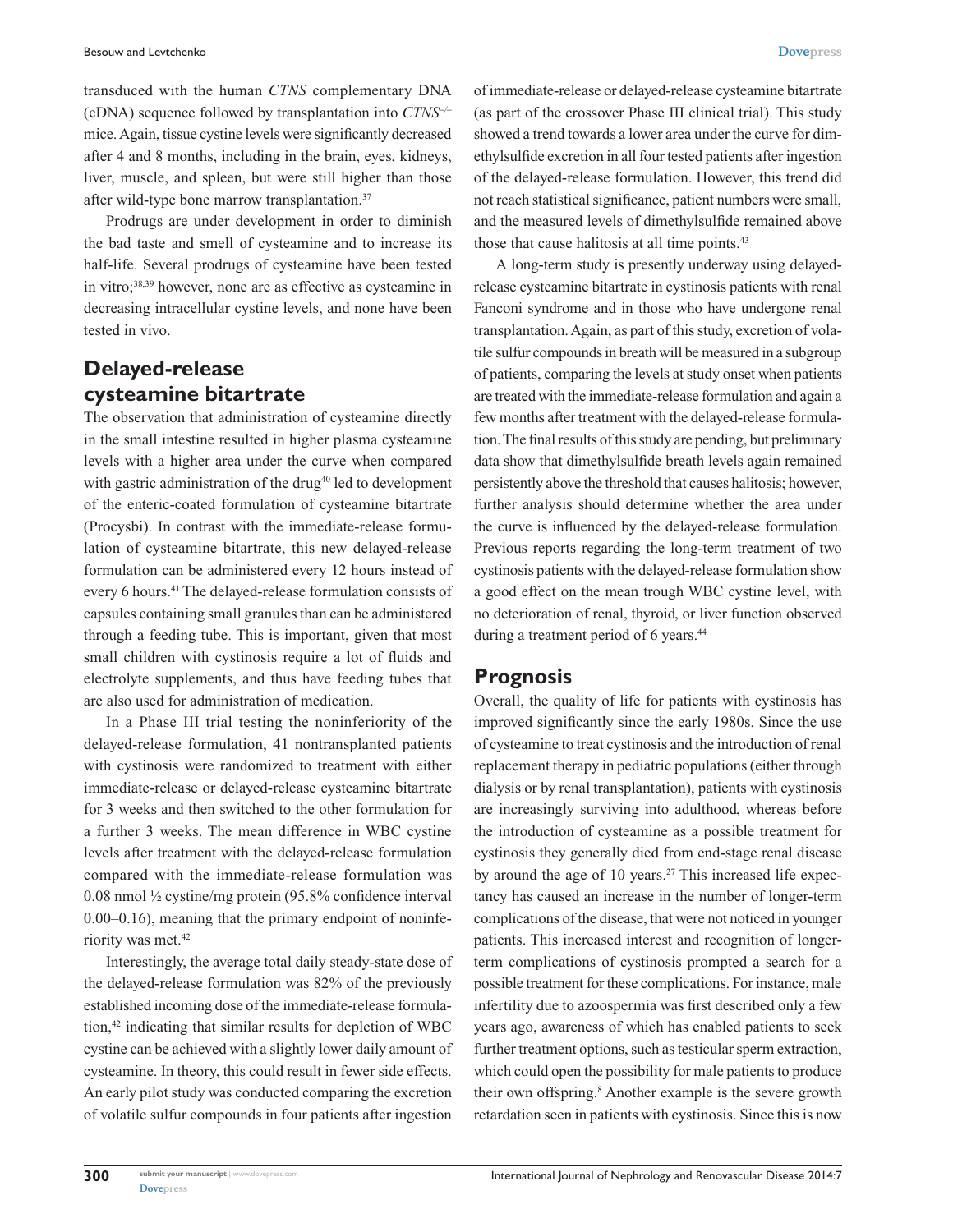treated more effectively (eg, by improving nutritional and electrolyte status, prescribing cysteamine, and administration of recombinant human growth hormone), today most cystinosis patients can reach a final height within the normal range, $29,32$  which further improves their quality of life.

Apart from better recognition and treatment of (late-term) complications of cystinosis, better treatment of the disease also improves the long-term outcome for the patient. Cystinosis is now more frequently recognized at a young age, resulting in more patients being adequately treated with cysteamine at a young age. This is very important, since early initiation of cysteamine therapy can significantly postpone or even prevent complications of the disease, including deterioration of renal function, hypothyroidism, and myopathy.26–29 However, one of the most important burdens regarding cysteamine therapy is the need to administer the drug every 6 hours in order to ensure adequate WBC cystine depletion.18 Development of the new delayed-release formulation can overcome this problem, which will likely improve patient compliance with therapy, resulting in fewer long-term complications of cystinosis and improving patient life expectancy even further.

It remains uncertain to what degree potential new therapies for cystinosis (including bone marrow transplantation and/or gene therapy) will further improve the long-term outcomes. Although impressive results have been documented in the *CTNS*−*/*<sup>−</sup> mouse model, there are as yet no results of such treatment in humans.

# **Conclusion**

From 1976<sup>12</sup> until now, cysteamine has been the only treatment available for cystinosis. The advent of cysteamine has significantly improved the outcome for patients with cystinosis, as have the better recognition and treatment of the complications of the disease. New treatment options, such as bone marrow transplantation are promising, but are not currently performed routinely in humans. Further, although intracellular cystine levels in a number of tissues in *CTNS*−*/*<sup>−</sup> mice decrease significantly after bone marrow transplantation derived from their wild-type litter mates, cystine levels remain above those of asymptomatic heterozygous carriers.35,36

Thus, even after bone marrow transplantation, there may still be a need for low doses of cysteamine to decrease the remaining accumulation of cystine. This indicates a need to further improve the treatment of cystinosis with cysteamine. In this regard, the new delayed-release formulation of cysteamine bitartrate is of importance to improve compliance with cysteamine therapy.

# **Disclosure**

The authors report no conflicts of interest in this work

# **References**

- 1. Town M, Jean G, Cherqui S, et al. A novel gene encoding an integral membrane protein is mutated in nephropathic cystinosis. *Nat Genet*. 1998;18:319–324.
- 2. Levtchenko E, Van den Heuvel L, Emma F, Antignac C. Clinical utility gene card for: cystinosis. *Eur J Hum Genet*. 2014;22(5).
- 3. Kalatzis V, Cherqui S, Antignac C, Gasnier B. Cystinosin, the protein defective in cystinosis, is a H<sup>+</sup> -driven lysosomal cystine transporter. *EMBO J*. 2001;20:5940–5949.
- 4. Taranta A, Petrini S, Palma A, et al. Identification and subcellular localization of a new cystinosin isoform. *Am J Physiol Renal Physiol*. 2008;294:F1101–F1108.
- 5. Gahl WA, Thoene JG, Schneider JA. Cystinosis. *N Engl J Med*. 2002;347:111–121.
- 6. Chan AM, Lynch MJ, Bailey JD, et al. Hypothyroidism in cystinosis. A clinical, endocrinologic and histologic study involving sixteen patients with cystinosis. *Am J Med*. 1970;48:678–692.
- 7. Chik CL, Friedman A, Merriam GR, et al. Pituitary-testicular function in nephropathic cystinosis. *Ann Intern Med*. 1993;119:568–575.
- 8. Besouw MT, Kremer JA, Janssen MC, Levtchenko EN. Fertility status in male cystinosis patients treated with cysteamine. *Fertil Steril*. 2010;93:1880–1883.
- 9. Fivush B, Flick JA, Gahl WA. Pancreatic exocrine insufficiency in a patient with nephropathic cystinosis. *J Pediatr*. 1988;112:49–51.
- 10. Fivush B, Green OC, Porter CC, Balfe JW, O'Regan S, Gahl WA. Pancreatic endocrine insufficiency in posttransplant cystinosis. *Am J Dis Child*. 1987;141:1087–1089.
- 11. Broyer M, Tete MJ, Guest G, Berthélémé JP, Labrousse F, Poisson M. Clinical polymorphism of cystinosis encephalopathy. Results of treatment with cysteamine. *J Inherit Metab Dis*. 1996;19:65–75.
- 12. Thoene JG, Oshima RG, Crawhall JC, Olson DL, Schneider JA. Intracellular cystine depletion by aminothiols in vitro and in vivo. *J Clin Invest*. 1976;58:180–189.
- 13. Thoene JG, Lemons R. Cystine depletion of cystinotic tissues by phosphocysteamine (WR638). *J Pediatr*. 1980;96:1043–1044.
- 14. Schneider JA, Clark KF, Greene AA, et al. Recent advances in the treatment of cystinosis. *J Inherit Metab Dis*. 1995;18:387–397.
- 15. Jézégou A, Llinares E, Anne C, et al. Heptahelical protein PQLC2 is a lysosomal cationic amino acid exporter underlying the action of cysteamine in cystinosis therapy. *Proc Natl Acad Sci U S A*. 2012;109: E3434–E3443.
- 16. Wilmer MJ, Kluijtmans LA, van der Velden TJ, et al. Cysteamine restores glutathione redox status in cultured cystinotic proximal tubular epithelial cells. *Biochim Biophys Acta*. 2011;1812:643–651.
- 17. Smolin LA, Clark KF, Thoene JG, Gahl WA, Schneider JA. A comparison of the effectiveness of cysteamine and phosphocysteamine in elevating plasma cysteamine concentration and decreasing leukocyte free cystine in nephropathic cystinosis. *Pediatr Res*. 1988;23: 616–620.
- 18. Levtchenko EN, van Dael CM, de Graaf-Hess AC, et al. Strict cysteamine dose regimen is required to prevent nocturnal cystine accumulation in cystinosis. *Pediatr Nephrol*. 2006;21:110–113.
- 19. Corden BJ, Schulman JD, Schneider JA, Thoene JG. Adverse reactions to oral cysteamine use in nephropathic cystinosis. *Dev Pharmacol Ther*. 1981;3:25–30.
- 20. Dohil R, Newbury RO, Sellers ZM, Deutsch R, Schneider JA. The evaluation and treatment of gastrointestinal disease in children with cystinosis receiving cysteamine. *J Pediatr*. 2003;143: 224–230.
- 21. Dohil R, Fidler M, Barshop B, et al. Esomeprazole therapy for gastric acid hypersecretion in children with cystinosis. *Pediatr Nephrol*. 2005;20:1786–1793.